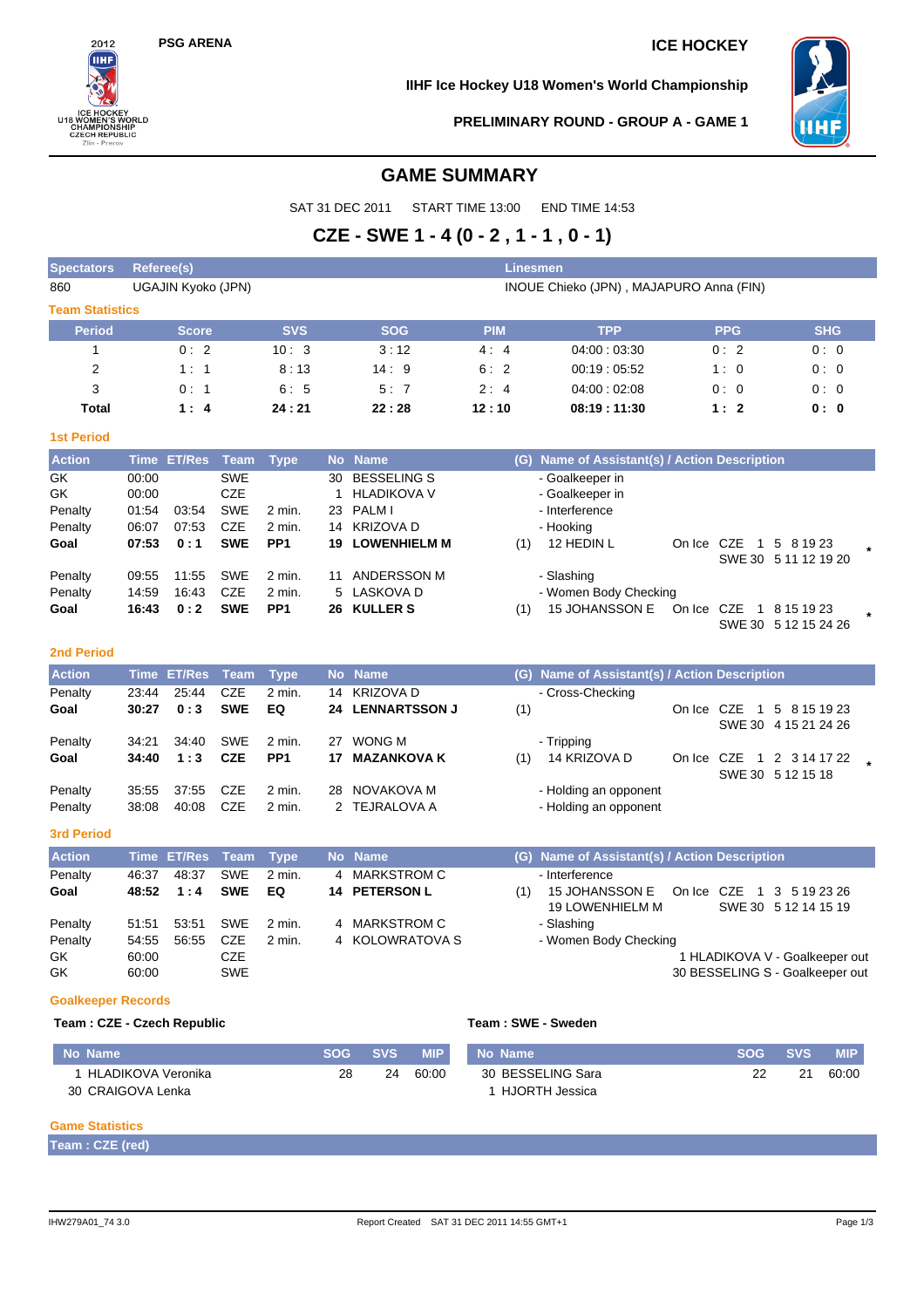

## **PSG ARENA ICE HOCKEY**

### **IIHF Ice Hockey U18 Women's World Championship**



## **PRELIMINARY ROUND - GROUP A - GAME 1**

|               | <b>Head Coach: VYTISK Tomas</b> |   |          |                |                |                |                |                |        | <b>Shots on Goal</b> |                |              |           |                |             |
|---------------|---------------------------------|---|----------|----------------|----------------|----------------|----------------|----------------|--------|----------------------|----------------|--------------|-----------|----------------|-------------|
| <b>No Pos</b> | <b>Name</b>                     | G | A        | P              | <b>PIM</b>     | $FO+$          | FO-            | $FO+/-$        | FO%    | 1                    | $\overline{2}$ | 3            | <b>OT</b> | <b>TS</b>      | $+/-$       |
| 2D            | <b>TEJRALOVA Aneta</b>          | 0 | 0        | 0              | 2              | $\Omega$       | $\Omega$       | 0              | 0.00   | 0                    |                |              |           | 2              | $\mathbf 0$ |
| 3D            | VYTISKOVA Marketa +C            | 0 | 0        | 0              | 0              | 0              | $\Omega$       | $\Omega$       | 0.00   | 0                    |                |              |           | $\overline{2}$ | $-1$        |
| 14 F          | KRIZOVA Denisa +A               | 0 |          |                | 4              | 0              | 0              | $\Omega$       | 0.00   | 0                    |                | 0            |           |                | $\mathbf 0$ |
| 17 F          | MAZANKOVA Klara                 |   | 0        |                | 0              | 8              | 9              | $-1$           | 47.06  | 0                    |                |              |           | $\overline{2}$ | 0           |
| 22 F          | <b>CHMELOVA Klara</b>           | 0 | 0        | $\Omega$       | 0              | $\overline{2}$ | $\Omega$       | $\overline{2}$ | 100.00 | 2                    | $\overline{2}$ | $\mathbf{0}$ |           | 4              | 0           |
| F<br>5        | LASKOVA Dominika                | 0 | 0        | 0              | 2              | 0              | 5              | -5             | 0.00   | 1                    | 1              | 0            |           | 2              | $-2$        |
| 8<br>D        | KUBATOVA Adela +A               | 0 | 0        | $\Omega$       | 0              | 0              | $\Omega$       | $\Omega$       | 0.00   | 0                    | 0              | 0            |           | 0              | $-1$        |
| 15 F          | KUZELOVA Veronika               | 0 | 0        | 0              | $\Omega$       | 3              | $\overline{2}$ |                | 60.00  | 0                    | 0              | 0            |           | 0              | $-1$        |
| D<br>19       | <b>HUDECKOVA Klara</b>          | 0 | $\Omega$ | 0              | 0              | 0              | $\Omega$       | 0              | 0.00   | 0                    | 0              | 0            |           | 0              | $-2$        |
| 23 F          | PECINOVA Adriena                | 0 | $\Omega$ | 0              | 0              | $\Omega$       | 3              | $-3$           | 0.00   | $\Omega$             |                | 0            |           | 1              | $-2$        |
| 4 D           | KOLOWRATOVA Samantha            | 0 | 0        | 0              | 2              | 0              | $\Omega$       | 0              | 0.00   | 0                    | 0              | 0            |           | 0              | 0           |
| 11 F          | <b>LEDLOVA Aneta</b>            | 0 | $\Omega$ | $\Omega$       | $\Omega$       | 4              | 9              | $-5$           | 30.77  | 0                    | 1              | 2            |           | 3              | 0           |
| 16 F          | <b>VANISOVA Tereza</b>          | 0 | 0        | 0              | 0              | 0              | 3              | $-3$           | 0.00   | 0                    | 4              | 0            |           | 4              | 0           |
| 20 F          | VOPRAVILOVA Dominika            | 0 | $\Omega$ | 0              | 0              | 3              | 3              | $\Omega$       | 50.00  | 0                    |                | 0            |           | 1              | 0           |
| 28 D          | NOVAKOVA Michaela               | 0 | $\Omega$ | 0              | $\overline{2}$ | $\overline{0}$ | $\Omega$       | $\Omega$       | 0.00   | 0                    | $\Omega$       | 0            |           | $\mathbf 0$    | 0           |
| 6 D           | VANOUCKOVA Katerina             | 0 | 0        | $\Omega$       | 0              | 0              | $\Omega$       | 0              | 0.00   | 0                    | 0              | 0            |           | 0              | 0           |
| 7 F           | SADILKOVA Sara                  | 0 | 0        | 0              | 0              | 0              | $\Omega$       | $\Omega$       | 0.00   | 0                    | 0              | 0            |           | 0              | 0           |
| 10 F          | <b>NESUTOVA Denisa</b>          | 0 | 0        | 0              | $\Omega$       | 0              | 0              | $\Omega$       | 0.00   | 0                    | $\Omega$       | 0            |           | $\Omega$       | 0           |
| 21<br>D       | PELIKANOVA Dana                 | 0 | $\Omega$ | 0              | 0              | 0              | 0              | 0              | 0.00   | 0                    | 0              | 0            |           | 0              | 0           |
| 26 F          | PRIBYLOVA Vendula               | 0 | $\Omega$ | $\Omega$       | $\Omega$       | 1              | 4              | -3             | 20.00  | $\Omega$             | $\Omega$       | 0            |           | $\Omega$       | $-1$        |
| 1 GK          | HLADIKOVA Veronika (BP)         | 0 | 0        | $\Omega$       | 0              |                |                |                |        | 0                    | 0              | 0            |           | 0              |             |
| 30 GK         | CRAIGOVA Lenka                  | 0 | 0        | 0              | 0              |                |                |                |        | 0                    | 0              | 0            |           | 0              |             |
| Total         |                                 | 1 |          | $\overline{2}$ | 12             | 21             | 38             | $-17$          | 35.59  | 3                    | 14             | 5            |           | 22             |             |

## **Team : SWE (yellow) Head Coach :** CEDERGREN Henrik **Shots on Goal No Pos Name G A P PIM FO+ FO- FO+/- FO% 1 2 3 OT TS +/-** 5 D KJELLBIN Anna 0 0 0 0 0 0 0 0.00 1 2 1 4 +1 11 F ANDERSSON Matildah 0 0 0 2 0 0 0 0.00 0 0 0 0 0 12 D HEDIN Linnea 0 1 1 0 0 0 0 0.00 2 2 1 5 +1 19 F LOWENHIELM Michelle +A (BP) 1 1 2 0 18 4 14 81.82 3 2 1 6 +1 20 F CARLSSON Olivia 0 0 0 0 1 0 1 100.00 0 0 0 0 0 2 D LILLBACK Cajsa +C 0 0 0 0 0 0 0 0.00 0 0 0 0 0 6 D BACKLIN Lina +A 0 0 0 0 0 0 0 0.00 0 1 0 1 0 14 F PETERSON Linn 1 0 1 0 6 1 5 85.71 1 0 2 3 +1 18 F LINDBERG Amanda 0 0 0 0 7 7 0 50.00 0 0 0 0 0 28 F YUCEL Michelle 0 0 0 0 0 0 0 0.00 0 0 1 1 0 3 D EKSTROM Wilma 0 0 0 0 0 0 0 0.00 0 0 0 0 0 15 F JOHANSSON Elin 0 2 2 0 1 0 1 100.00 3 0 0 3 +2 24 F LENNARTSSON Julia 1 0 1 0 0 0 0 0.00 0 1 1 2 +1 25 D FRIDH Emily 0 0 0 0 0 0 0 0.00 0 0 0 0 0 26 F KULLER Sabina 1 0 1 0 1 5 -4 16.67 2 1 0 3 +1 4 D MARKSTROM Caroline 0 0 0 4 0 0 0 0.00 0 0 0 0 +1 21 D ALASALMI Emmy 0 0 0 0 0 0 0 0.00 0 0 0 0 +1 22 F EIDENSTEN Johanna 0 0 0 0 4 3 1<br>23 F PALM Isabell 0 0 0 2 0 1 -1 23 F PALM Isabell 0 0 0 2 0 1 -1 0.00 0 0 0 0 0 27 F WONG Malin 0 0 0 2 0 0 0 0.00 0 0 0 0 0 1 GK HJORTH Jessica 0 0 0 0 0 0 0 0

30 GK BESSELING Sara 0 0 0 0 0 0 0 0 **Total 4 4 8 10 38 21 17 64.41 12 9 7 28**